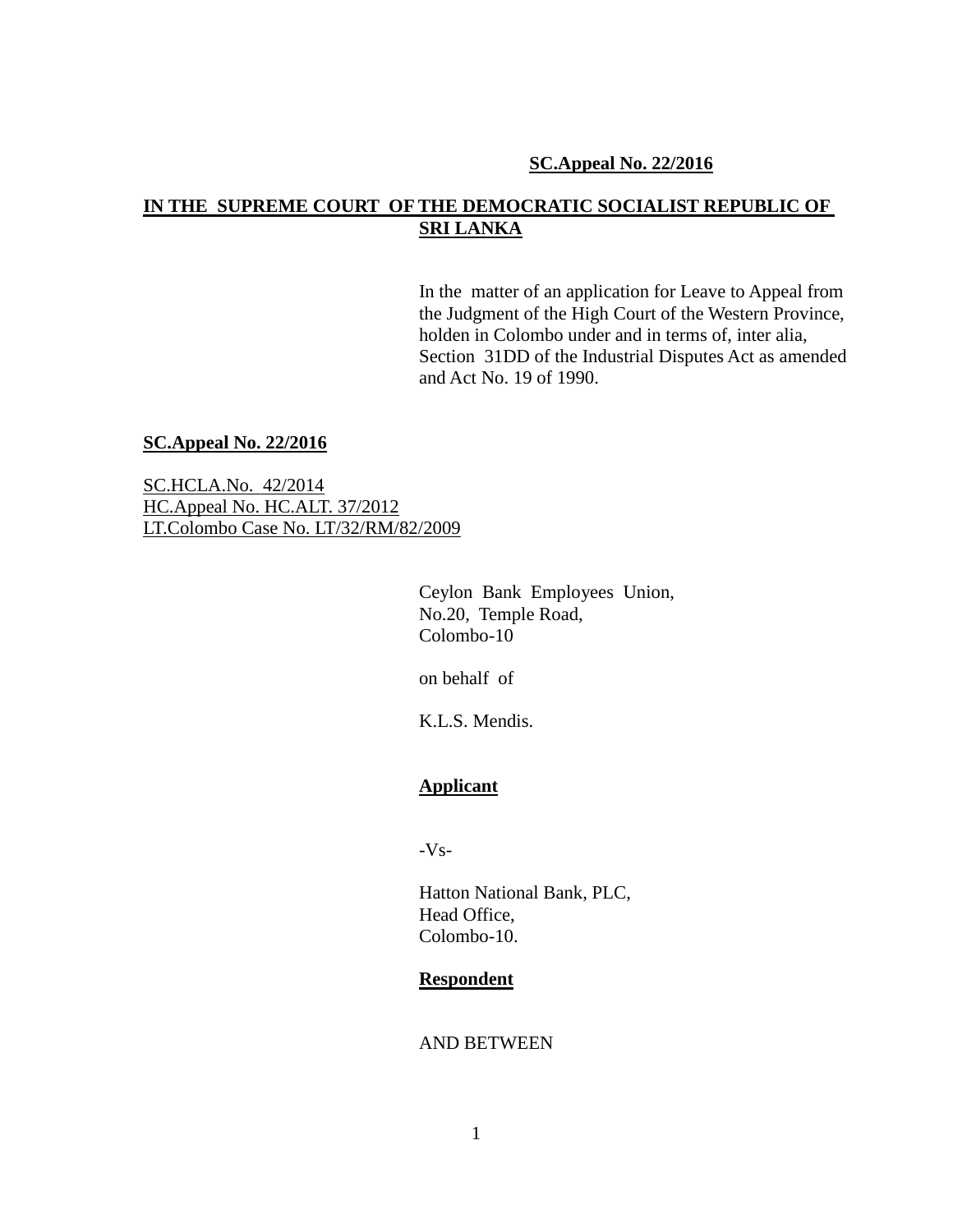K.L.S. Mendis, No. 28, St. Peters Lane, Moratuwella, Moratuwa.

## **Applicant-Appellant**

-Vs-

Hatton National Bank, PLC, Head Office, Colombo-10.

## **Respondent-Respondent**

### AND NOW BETWEEN

K.L.S. Mendis, No. 28, St. Peters Lane, Moratuwella, Moratuwa.

# **Applicant-Appellant-Petitioner**

-Vs-

Hatton National Bank, PLC, Head Office, Colombo-10.

## **Respondent-Respondent-Respondent**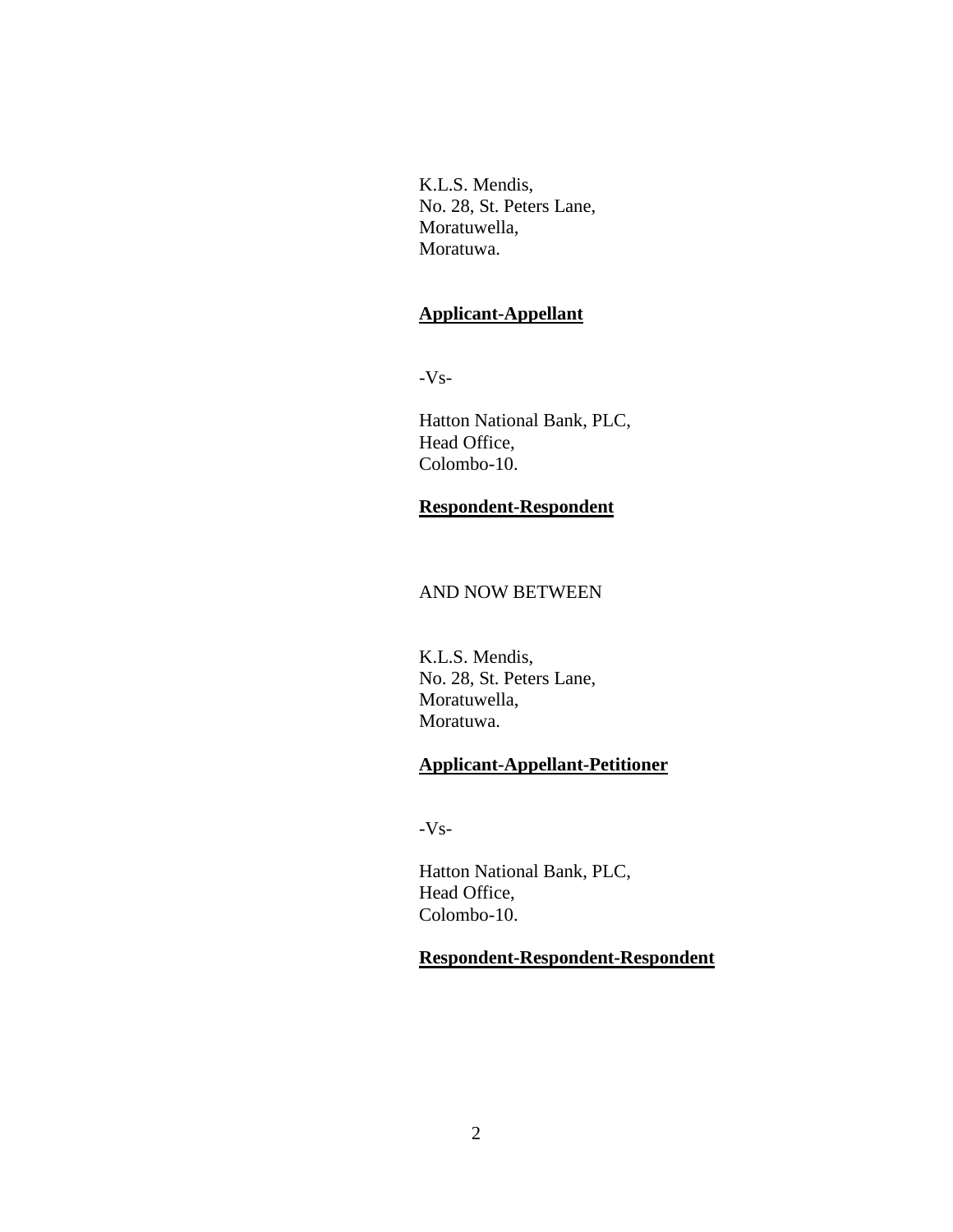**Before: Sisira. J de Abrew, J Nalin Perera, J &**

**Vijith K. Malalgoda, PC, J**

Counsel: Shantha Jayawardena for the Applicant-Appellant-Petitioner-Appellant.

Shammil J. Perera PC with Duthika Perera for the Respondent-Respondent-Respondent-Respondent.

Argued & Decided on: 02.10.2017

## **Sisira J. de Abrew, J**

Heard both counsel in support of their respective cases. In this case Ceylon Bank Employees Union filed a case in the Labour Tribunal on behalf of Mrs. K.L.S. Mendis who was an employee of the Hatton National Bank alleging that her services were unjustifiably terminated by the Bank.

Learned President of the Labour Tribunal after inquiry dismissed the said application of the Bank Union . The application was filed in the Labour Tribunal by the Ceylon Bank Employees Union on behalf of Mrs. K.L.S.Mendis.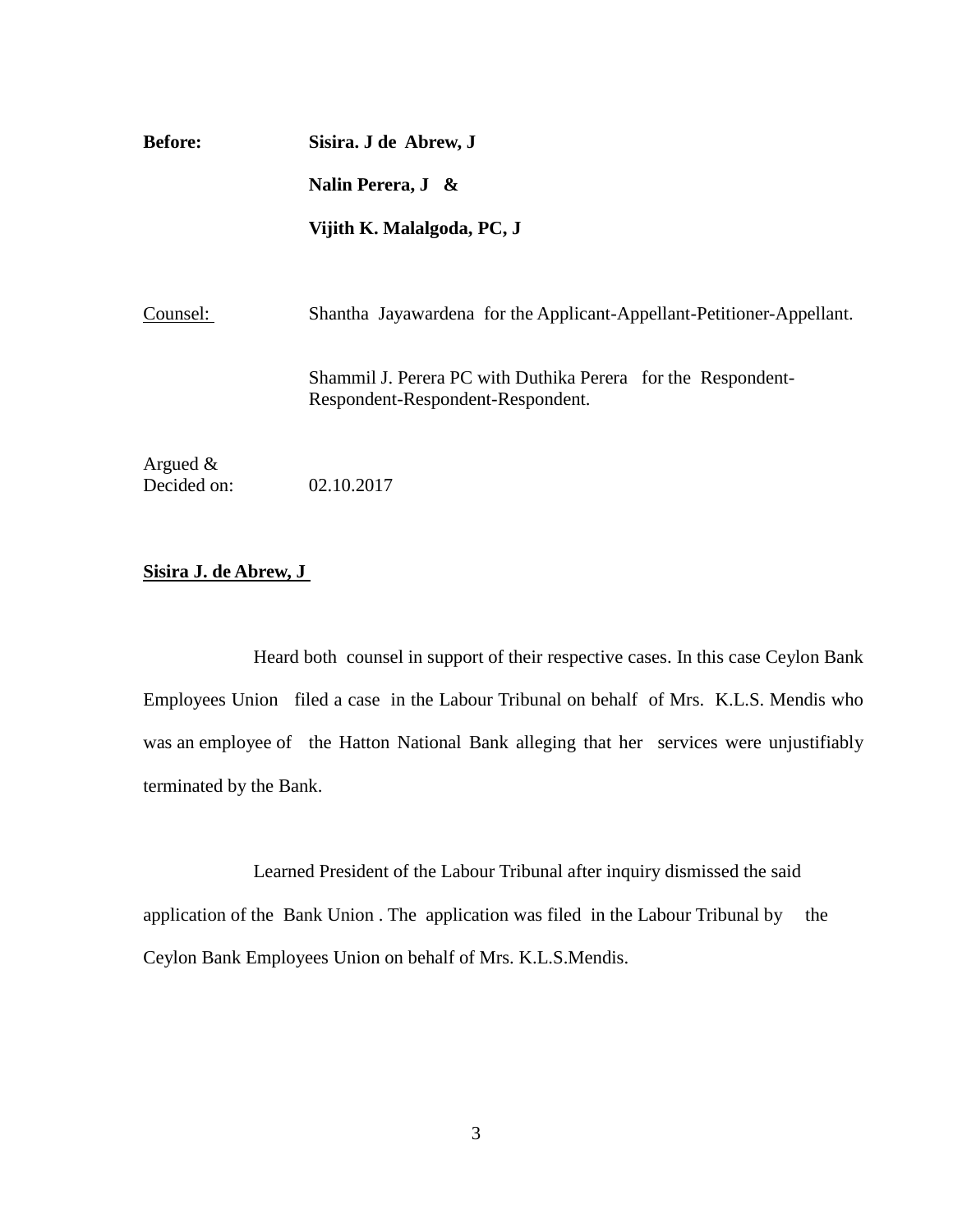Being aggrieved by the said order of the Labour Tribunal, Mrs. K.L.S. Mendis ( hereinafter referred to as the Applicant-Appellant) appealed to the High Court. The High Court by its order dated 26.05.2014 dismissed the appeal of the Applicant-Appellant. Being aggrieved by the said judgment, the Applicant-Appellant has appealed to this Court. This Court by its order dated 03.02.2016 granted leave to appeal on the questions of law set out in paragraphs 8 (a,b,c and d) of the Petition of appeal dated 03.07.2014 which are set out below.

- a) Did the High Court of the Western Province ( Holden in Colombo ) err in law by failing to appreciate that the learned President of the Labour Tribunal was wrong in law and fact in holding that the termination of the Petitioner's service was justified ?
	- b) Did the High Court of the Western Province ( Holden in Colombo) err in law by failing to appreciate that the Learned President of the Labour Tribunal was wrong in law and fact in holding that the Petitioner is guilty of the charges levelled against her ?
	- c) Did the High Court of the Western Province ( Holden in Colombo) err in law by failing to appreciate that the Order of the Labour Tribunal was unjust and inequitable ?
		- d) Did the High Court of the Western Province ( Holden in Colombo) err in law by holding that the termination of the Petitioner's service was justified ?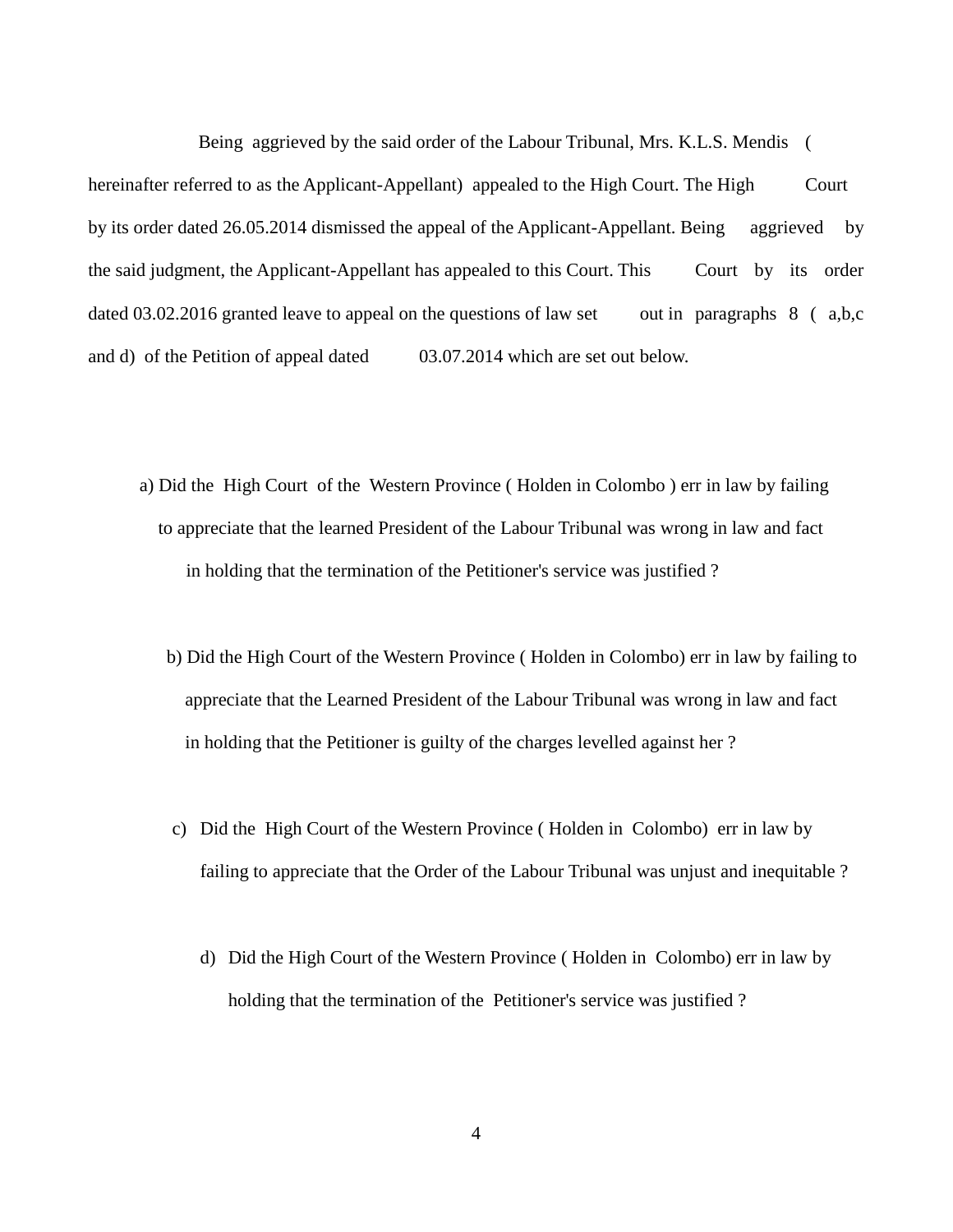In addition to the said questions of law, the learned counsel appearing for

the Respondent-Respondent-Respondent ( hereinafter referred to as the Respondent-Respondent) raised the following question of law which is set out below. " In any event can the Petitioner maintain this application in the light of the fact that the evidence led by the Respondent with regard to the charges set out in the charge sheet have not been contradicted in the evidence before the Labour Tribunal."

The case for the Applicant-Appellant was that Mrs. K.L.S. Mendis who was a typist attached to the Hatton National Bank committed certain frauds. During the course of the investigation by the Audit Officer, said Mrs. Mendis has admitted the fraud committed by her. However she was exonerated by the domestic inquiry held by the Bank. Learned counsel for the Applicant-Appellant contends that the termination of her services was not justified especially when she was exonerated by the inquiring officer who conducted the disciplinary inquiry. However the Bank relied upon the admission signed by Mrs. Mendis which was produced as R31. The most important charge that must be considered in this case is that Mrs. Mendis being a Bank typist transferred Rs. 73,000/- from the account of one Jayasinghe to the account of Mrs. Mendis's husband ( Mr. Mendis). This transaction had taken place on 15.07.2005. Later said Mrs. Mendis transferred Rs. 73,000/- from her account to Mr. Jayasinghe's account. The Bank has considered R31. In R31, Mrs. Mendis has admitted the offences committed by her. But she takes up the position that it was taken under duress. The charge No. 5 in R31 is important. She has, in R31, admitted that she transferred Rs. 73,000/ from Jayasinghe's account to her husband's account and later she transferred the said amount from her account to Jayasinghe's account. This was an admission by her. If she takes up the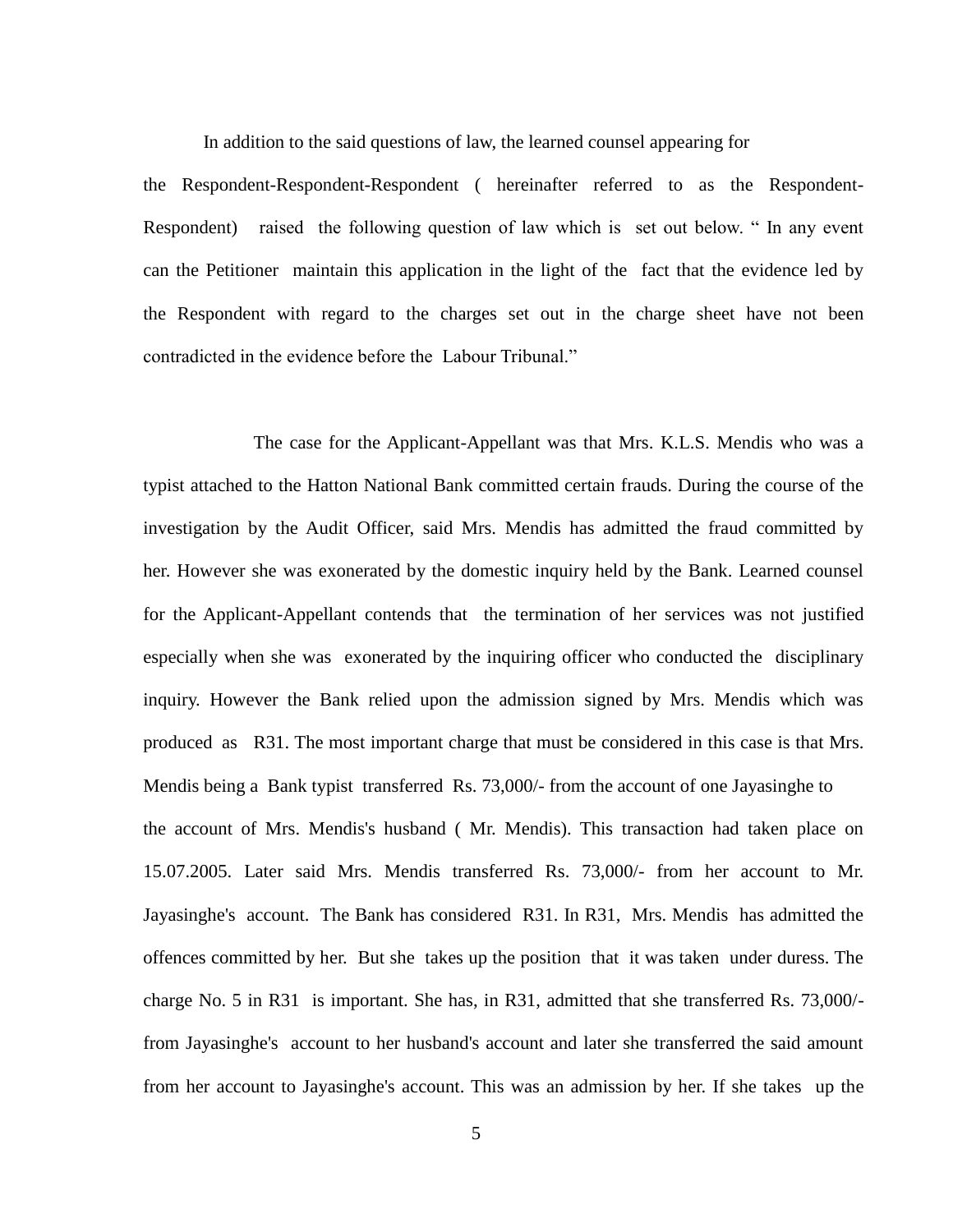position that the above matters are false and R31 was obtained under duress, she could have produced statements of accounts relating to her and her husband and disproved the above facts. But she has not produced the said documents. Therefore her allegation that the above facts are false and R31 was obtained under duress cannot be accepted. The Bank relying on the said document marked R31 terminated the services of Mrs. Mendis. The argument on behalf of the Applicant-Appellant is that Mrs. Mendis transferred Rs. 73,000/- from her account to Jayasinghe's account as there was a transaction between Jayasinghe and Mr. Mendis. But it is important to note that although learned counsel takes up the said argument, Mr. Mendis who is the husband of Mrs. Mendis did not give evidence at the inquiry to prove that there was a transaction between him and Jayasinghe.

When we consider the above matters, there is sufficient evidence to prove that she had engaged in misconduct in the Bank service. If a Bank employee commits misconduct whilst being employed in Bank service, it is not proper for the Bank to keep such a person in the bank service. The Bank has come to the conclusion that it is not proper for the Bank to keep Mrs. Mendis in the bank service and decided to dismiss her.

When we consider all the above matters, we feel that the termination of Mrs. Mendis by the bank is justified on the ground that the Bank has lost confidence. When we consider all the above matters, I feel that there are no reasons to interfere with the judgment of the learned High Court Judge.